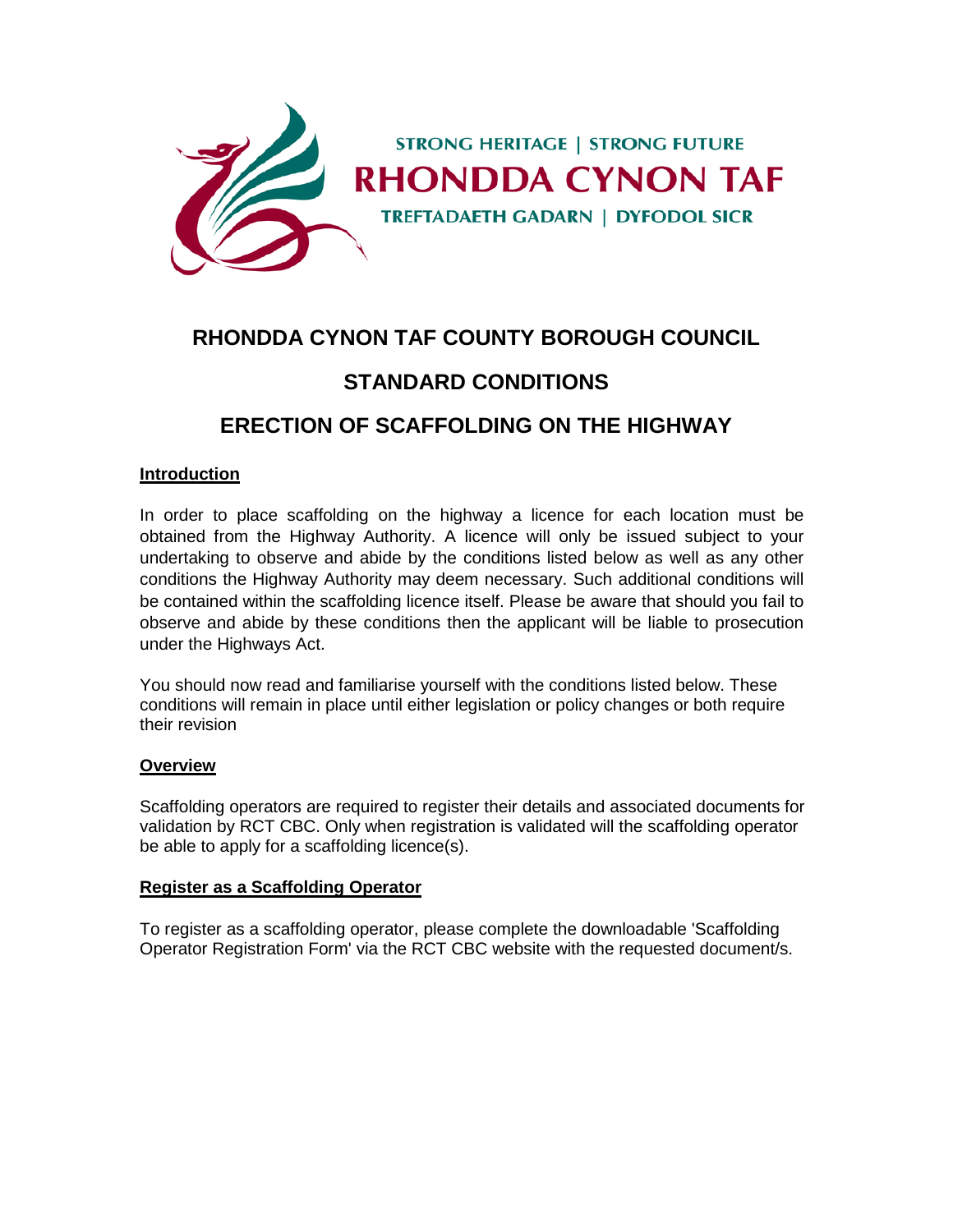## **Conditions of licence**

### **(Made under Section 169 of the Highways Act 1980)**

- 1. The scaffolding (or other structure) shall be placed in such a manner that 2.1m of headroom is available and to avoid undue obstruction and interference with users of the highway. At least 1.25m unobstructed width is maintained on the footpath for the passage of pedestrians. If this clearance on the footway cannot be maintained, a portion of the carriageway must be fenced off for protection. Such fencing will need to be approved by the Highway Authority and may be subject to further conditions. There shall be a minimum 1.25m clear footway width between vertical scaffold members for the use of pedestrians as an internal walkway (when required).
- 2. The scaffolding/structure shall be designed, erected, secured and maintained in accordance with all relevant, current standards and with due regard to a comprehensive risk assessment. Such risk assessment shall take particular account of the erection, maintenance and dismantling and the effect of and on all types of traffic that will pass under or near the scaffolding/structure. Proof of compliance with such requirements may be required by the Highway Authority prior to granting the licence and at any point in the duration of the licence. Erection of scaffolding is not to commence until a licence has been issued.
- 3. The lower portions of any scaffolding shall be painted white or wrapped in brightly coloured 'hazard' tape to a height of 2.1m. Scaffolding and structures shall be illuminated by means of amber warning lamps. Such illumination shall be provided to define the extent of any obstruction of the highway. The lighting requirements will differ with each application and the contractor's proposals for such may be required by the Highway Authority prior to granting the licence. As a minimum, lamps shall be placed at the extremities of any scaffolding or structure and at regular intervals (usually 4m) along its length. Lamps shall be steady and have an illuminative power of not less than one candela and must remain lit throughout the hours of darkness (between half an hour after sunset and half an hour before sunrise). They shall be placed in such a manner as to not cause a nuisance to pedestrians or vehicular traffic.
- 4. All scaffolding/structures shall be signed and guarded at all times, in accordance with the requirements described in Chapter 8 of the Traffic Signs Manual 2006 paragraph 03.26. Works for the erection and dismantling of the scaffolding/structure shall also be signed and guarded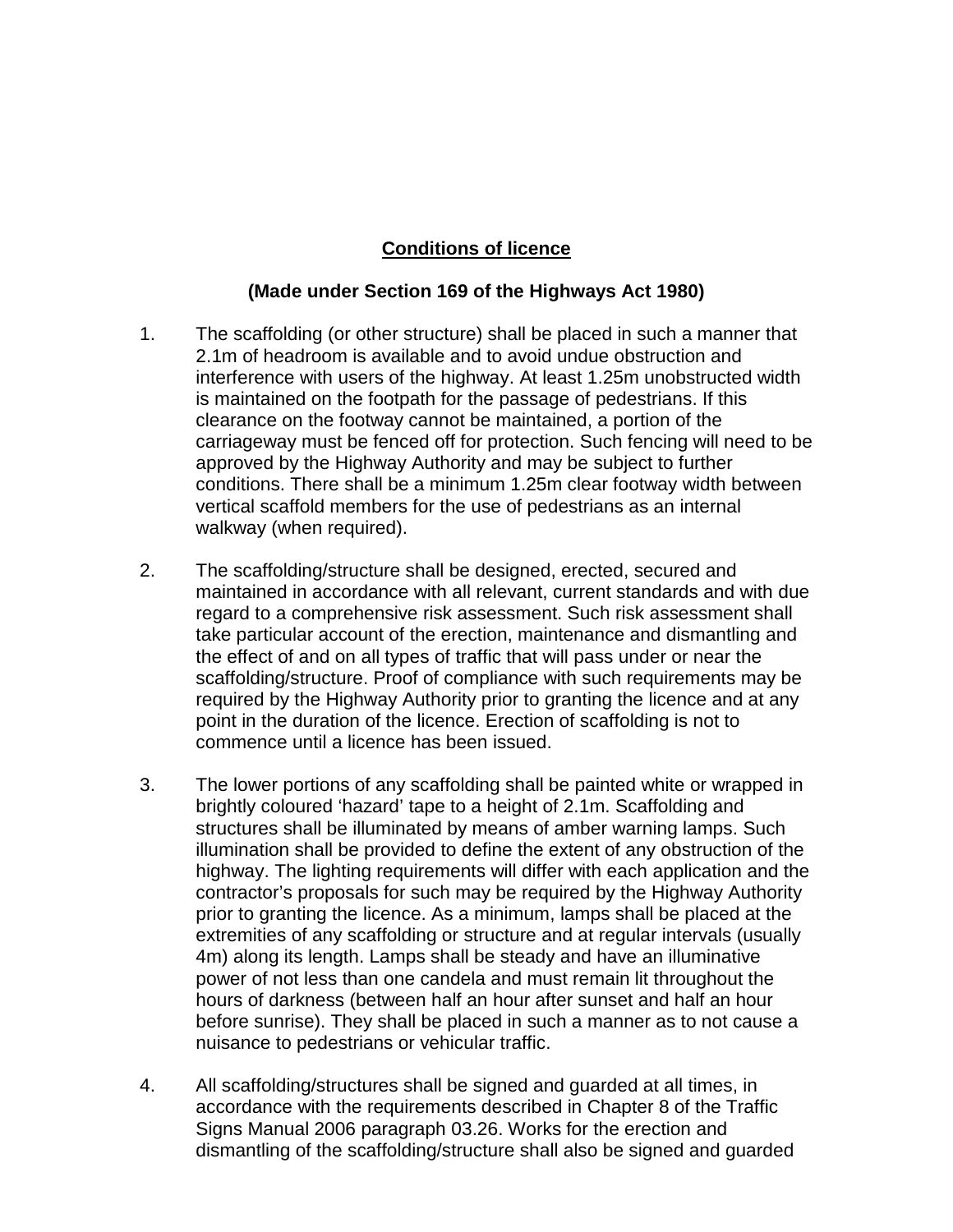in accordance with that document. Signing and guarding shall provide for the safe passage of pedestrian and vehicular traffic at all times. The Highway Authority, may require signing and guarding proposals prior to the approval of the licence.

- 5. No part of the highway shall be excavated without obtaining prior permission from the Highway Authority.
- 6. All necessary precautions must be taken to protect the public, including where necessary the erection of protective screens.
- 7. Except where agreed as part of this licence no part of the highway may be closed, **AT ANY TIME**, without the consent of the Highway Authority.
- 8. Any request for an extension to the period for which the licence has been granted **MUST BE MADE IN WRITING** to the Highway Authority at least 2 clear working days (excluding Saturday and Sunday and Bank Holidays) **PRIOR** to the expiry of the existing licence.
- 9. The Licencee shall indemnify the Council in respect of any Third Party claims or demands, which may arise from the placing of the scaffolding/structure on the highway.
- 10. The Licencee shall effect insurance indemnifying the Licencee and the Highway Authority for the duration of the licence and shall, when required by the Highway Authority, produce evidence of such insurance to the satisfaction of the Highway Authority. Such insurance shall afford indemnity of not less than £5 million in respect of each and every occurrence or series of occurrences caused by or attributable to any event giving rise to a claim. A copy of a current insurance policy shall be provided to the Highway Authority for their records.
- 11. On the expiry of the licence the highway where the scaffolding/structure was positioned shall be left in a clean and tidy condition and any damage to the highway shall be repaired to the satisfaction of the Highway Authority at the expense of the licence holder.
- 12. The licencee shall remove the scaffolding on or before the expiry date of the licence, or otherwise arrange for an extension (at extra cost) of the licence.
- 13. Any significant alterations to a licenced scaffolding or structure that will affect the highway shall cause the licence to be invalid unless the Highway Authority first agrees such alterations. Where such alterations are to be made the licence holder shall inform the Highway Authority in writing giving full details of the alterations, including any change to the lighting and signing & guarding arrangements.
- 14. Nothing in this licence absolves the holder from his responsibilities under Section 172 of the Highways Act 1980, pertaining to hoarding.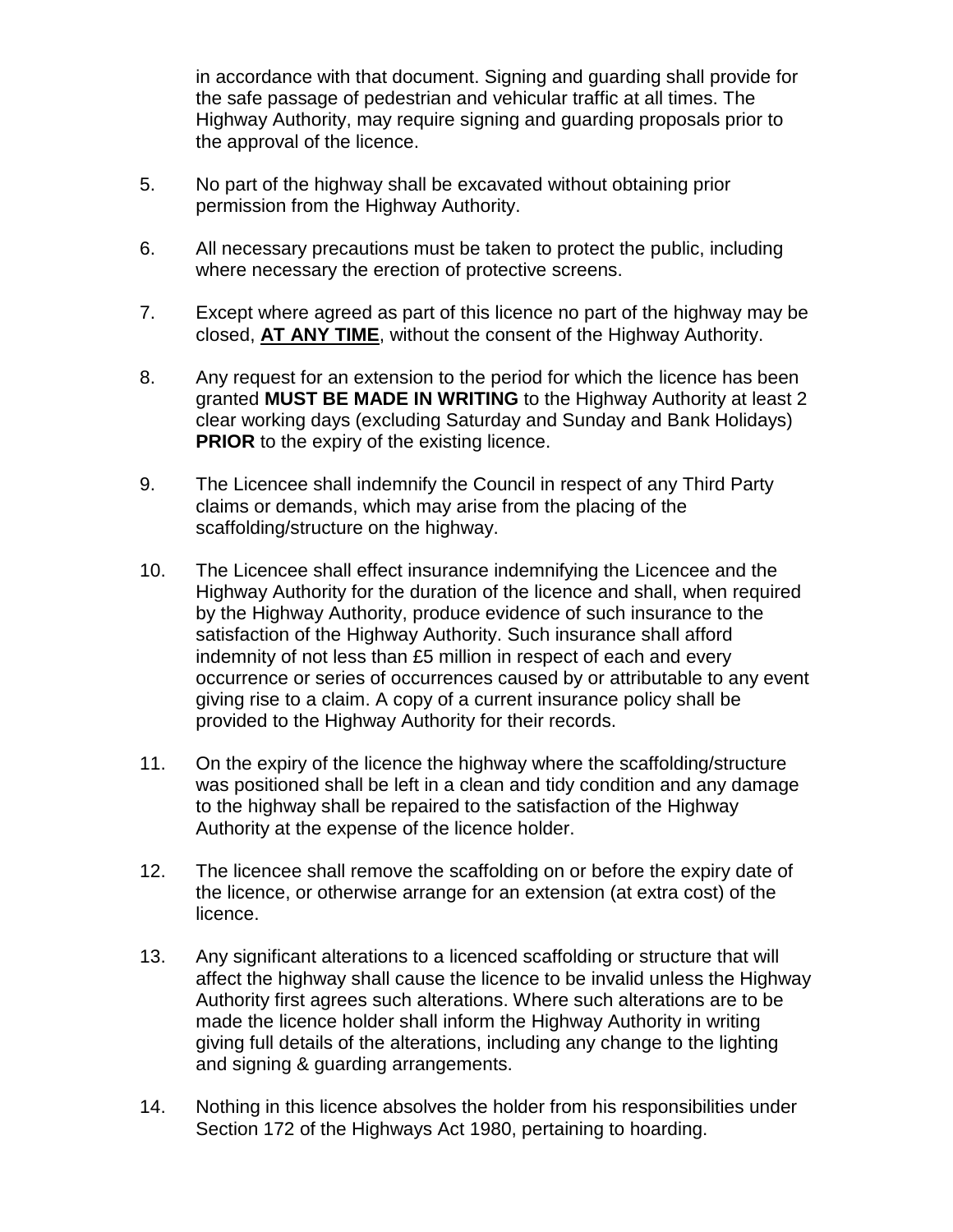- 15. The door of any structure covered by this licence shall not open onto any street that is open to the public use during the period of this licence.
- 16. Nothing in this licence absolves the holder from his responsibilities to maintain access or provide protection to apparatus owned, used or maintained by Statutory Undertakers.
- 17. The scaffolding shall not display any advertisement other than the contractors name and telephone number, the board shall not measure any greater than 1.0 Square metre.
- 18. The Scaffolding shall not have any sharp ends or unprotected nuts/bolts within 2.5m of ground level.
- 19. The scaffolding shall not have any horizontal members or boards within 2.5m. of ground level which pedestrians may strike.
- 20. The scaffolding shall be fanned out and close boarded over the highway where there is any risk to users of the highway from falling materials.
- 21. Rubbish chutes attached to the scaffold may require special conditions.
- 22. Balk timber (300mm Sq.) painted white and illuminated at night shall be placed and fixed together on the road for the length of the scaffolding to prevent vehicles striking the scaffold (required only when the scaffold is closer than 0.5m from the kerb edge or as agreed).
- 23. Erection and dismantling shall be in accordance with the "Guide to Safe Erection and Dismantling of Scaffolding" issued by the Health and Safety **Executive**
- 24. It is important to realise that these conditions are primarily concerned with the obstruction that the scaffold will cause to users of the highway. Issue of a licence by the Highway Authority does not imply that the structure has been checked or approved by them for its integrity or safety, nor does it absolve the licencee from obtaining any other consent, which may be required. There are stringent regulations governing the design and construction of scaffolding which are enforced by the Health and Safety Executive.

### **Note**

- 1. 'The Highway' can include the carriageway, footway and any verge.
- 2. If the applicant objects to these conditions or a refusal by the Highway Authority to approve a licence, then he may appeal to the Magistrates Court.
- 3. A criminal offence is committed if these conditions are breached.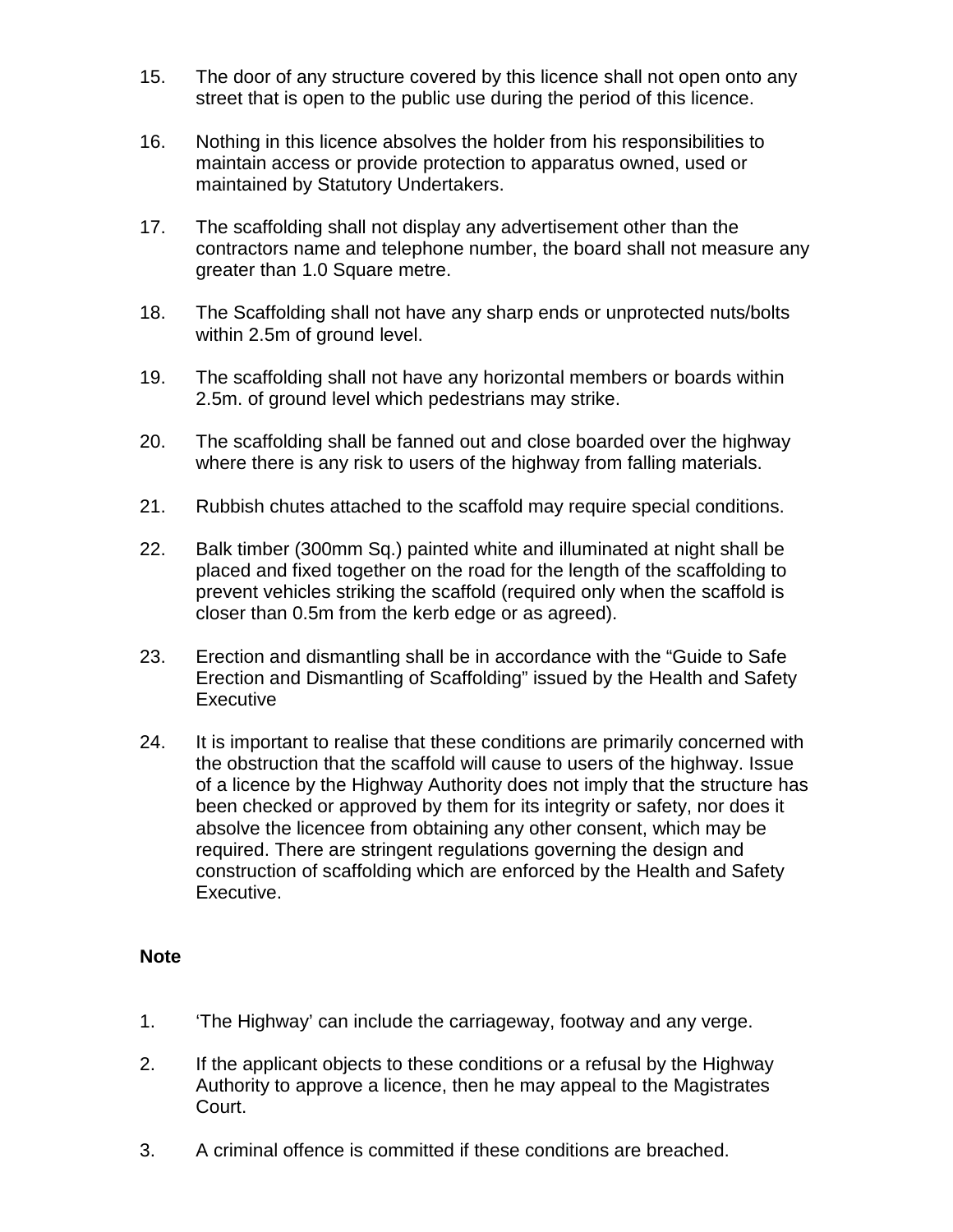# **Scaffolding Licence Charges**

In accordance with the provisions of the Local Government (Transport Charges) Regulations 1998 this Council charges are set as follows:

Determination of a licence application for the erection of scaffolding on the highway is currently £28.50 which, if granted is valid for a period of 14 days (inc of weekends). Applicants should note that if an extension to a licence is required, a written application renewal must be received at least 2 clear working days prior to the expiry of the original licence.

Should the Street Works Manager or his representative deem it necessary for scaffolding to be removed from the highway, this will be on an "at cost" basis and the items will be impounded until payment of the associated costs is received.

### **Payment details**

Online: Via RCT Website PAY FOR IT

IN PERSON: Cash payments, credit or debit cards can be taken to our One4All Centres: (Possible additional Charge)

We currently have three One4All centres located in easy to access towns across Rhondda Cynon Taf.

The opening times for all three centres are Monday to Friday 8.30am – 5:00pm.

## **Pontypridd**



Sardis House Sardis Road Pontypridd CF37 1DU